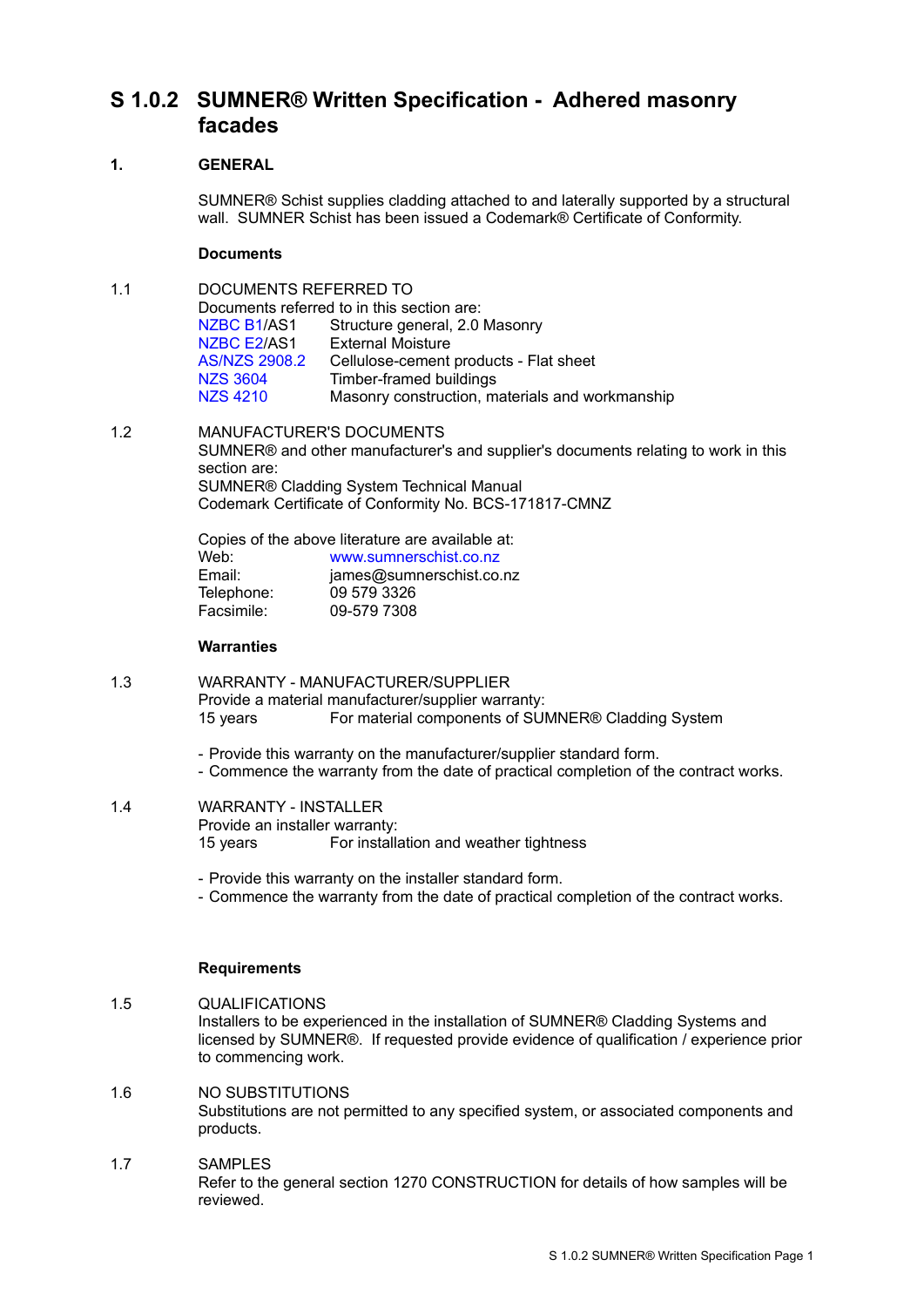## **Compliance information (Additional options available)**

- 1.8 INFORMATION REQUIRED FOR CODE COMPLIANCE
	- Provide the following compliance documentation:
		- SUMNER warranty
		- Installer Approval Certificate (to fit SUMNER System).
		- Installers Workmanship Statement.

### **Performance - Wind (design by contractor)**

- 1.9 DESIGN PARAMETERS WIND DESIGN BY CONTRACTOR Design the installation to the Extra High Wind loading. - Download report from: [www.sumnerschist.co.nz/documents/specs/BTS1921](http://www.sumnerschist.co.nz/documents/specs/BTS1921%20Weathertightness%20of%20the%20SumnerSchist%20Cladding_21052019.pdf)  [Weathertightness of the SumnerSchist Cladding\\_21052019.pdf](http://www.sumnerschist.co.nz/documents/specs/BTS1921%20Weathertightness%20of%20the%20SumnerSchist%20Cladding_21052019.pdf)
- 1.10 MAXIMUM HEIGHT SUMNER® Schist may be used under general conditions to maximum height of 3 stories, and on chimneys to a maximum height of 10.0m.

## **2. PRODUCTS**

#### **SUMNER® Cavity System Materials**

- 2.1 SUMNER® CAVITY BATTENS 45mm x 18mm thick SUMNER® vertical and horizontal cavity battens manufactured from ABS. Batten lengths; horizontal 1.00m, vertical 2.00m.
- 2.2 SUMNER® BOARD 9mm thick SUMNER<sup>®</sup> high density fibre cement sheet to [AS/NZS 2908.2.](http://www.masterspec.co.nz/redirect.aspx?pl=1059) Sheet size 2400mm x 1200mm.
- 2.3 FASTENERS TIMBER FRAME 10g x 60mm stainless steel 316 CSK square drive screws.
- 2.4 FASTENERS METAL FRAME 10g x 60mm stainless steel 410 CSK philips self drill screws.
- 2.5 FASTENERS MASONRY BACKING 65mm SUMNER® HPS M6 anchors.
- 2.6 SUMNER® PRIME Designed for site preparation of substrates that are to receive stone adhesive.
- 2.7 SUMNER® BOARD TAPE SUMNER® Flexible Flashing Tape.
- 2.8 L-FIXING BRACKETS SUMNER® stainless steel fixing brackets, fixed with 32mm stainless steel screws.
- 2.9 SUMNER® GRIP ADHESIVE Two part adhesive specifically designed for heavy weight veneer classification.

### **SUMNER® Stone Materials**

2.10 SUMNER® Masonry Veneer SUMNER® non-load bearing decorative masonry finishes. These can be panels, tiles or loose masonry with maximum thickness 60mm.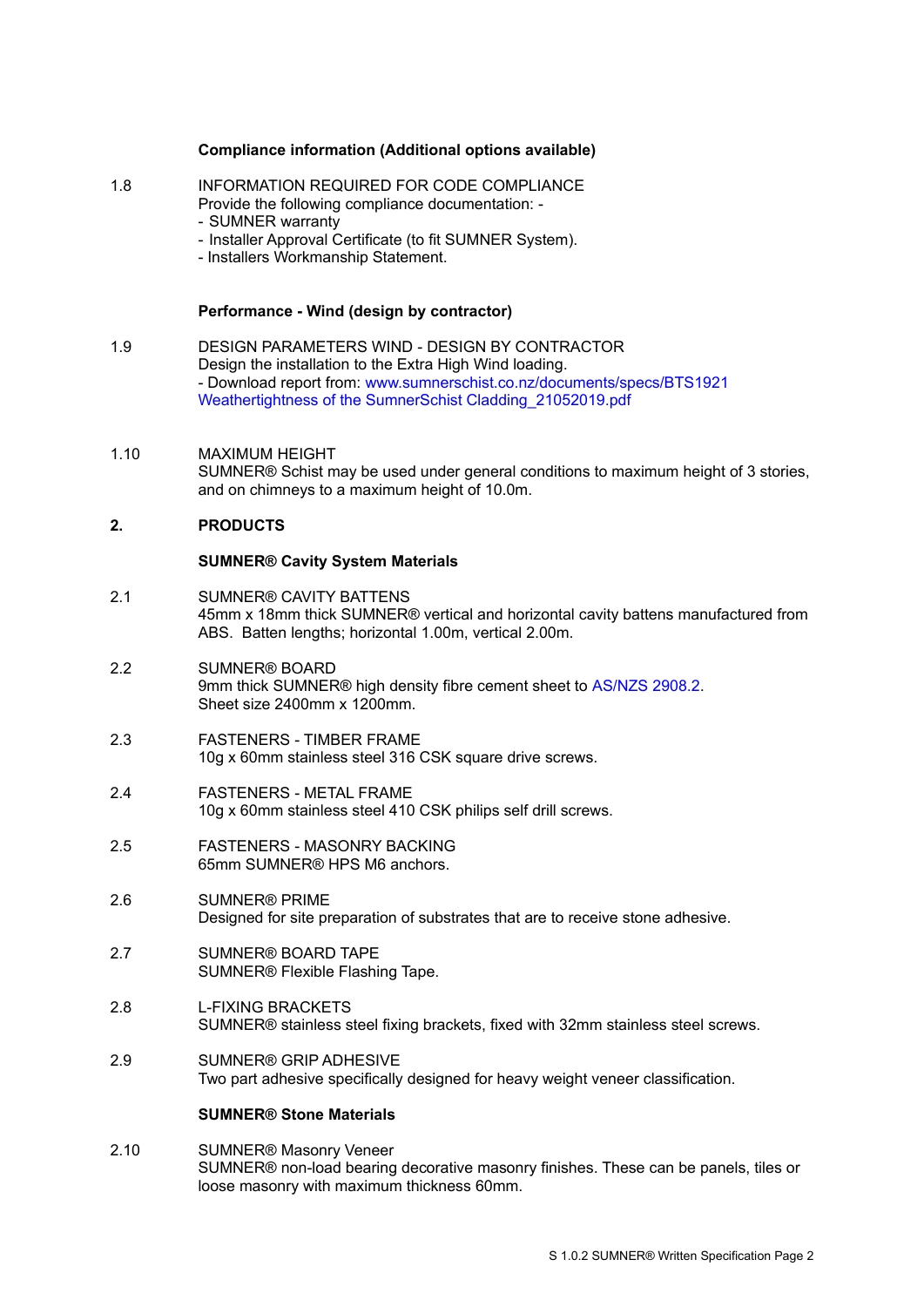- 2.12 SOLID L CORNERS SUMNER® formed L shaped corners to give a continued effect on corners and columns.
- 2.13 NATURAL ENDS SUMNER® panels extending past the end of the column to overlap panel on the return face, to give a continued effect on corners and columns.
- 2.14 CAPPINGS SUMNER® capping stones and sills.
- 2.15 L ANGLE TRIMS SUMNER® L angle trims for windows and doors and other but-to details.

### **3. EXECUTION**

## **Conditions**

- 3.1 HANDLING AND STORAGE OF MATERIALS Store all stone and adhesives indoors and elevated off concrete floors.
- 3.2 PRE-INSTALLATION REQUIREMENTS Check work previously carried out and confirm it is of the required standard for this part of the work. Moisture content: 18% maximum
- 3.3 TOLERANCES To [NZS 4210,](http://www.masterspec.co.nz/redirect.aspx?pl=314) table 2.2 Maximum tolerances.
- 3.4 MEASURE MATERIALS Measure materials accurately by weight or volume using suitably calibrated equipment.
- 3.5 WET WEATHER Keep stone dry at all times prior to laying. Protect the top row of uncompleted stone walls. Protect freshly laid stonework during interruption through rain and at completion of each day's work.
- 3.6 COLD WEATHER CONSTRUCTION When air temperature is below 10°C take the precautions required by [NZS 4210:](http://www.masterspec.co.nz/redirect.aspx?pl=314) 2.18 Cold weather construction.
- 3.7 HOT WEATHER CONSTRUCTION When air temperature is above 32°C, or there is a drying wind and lower temperatures, take the precautions required by [NZS 4210:](http://www.masterspec.co.nz/redirect.aspx?pl=314) 2.19 Hot weather construction.
- 3.8 KEEP FACE WORK CLEAN Keep clean during erection and until completion of the contract works. Turn back scaffold boards at night and during heavy rain. Do not rub face work to remove stains.

### **Application - generally**

- 3.9 INSTALLATION MANUAL Carry out all work in accordance with SUMNER® Technical and Installation Manual.
- 3.10 COLOUR MIXING Check all stone panels delivered to site for colour variation, prior to commencing work. Ensure stone panels are thoroughly blended from several pallets to ensure an even colour spread throughout the work.
- 3.11 UNIFORMITY Carry up work with no portion more than 1500 mm above another at any time.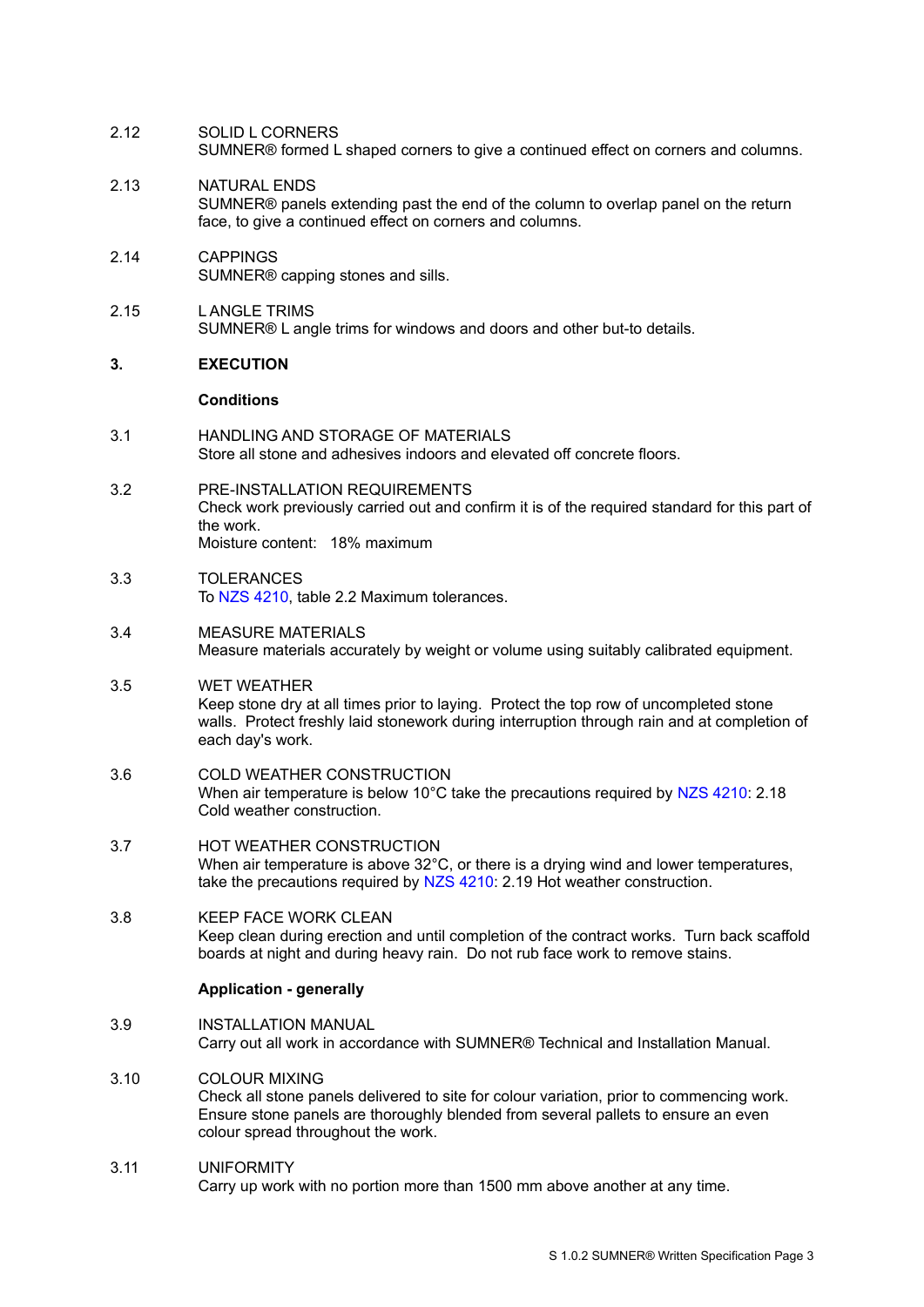## 3.12 BONDING

Lay stone panels or tiles to the required bonding.

## **Surface preparation**

3.13 SURFACE PREPARATION - SUMNER® BOARD The SUMNER® Board should be dry and free of all dust, paint or other surface contaminants before the commencement of the masonry veneer installation.

### **Installation**

- 3.14 INSTALL SUMNER® BATTENS TO SUBSTRATE Fix SUMNER® battens to substrate to [NZBC E2/](http://www.masterspec.co.nz/redirect.aspx?pl=347)AS1: 9.0 Wall claddings, and in accordance with the SUMNER® Technical and Installation Manual, vertically at 600mm centres, horizontally across top and bottom plates, with 75mm x 3.14 galvanized flat head nails over the wall wrap and flashings. Ensure that the substrate is suitable for the veneer application, has been installed to the SUMNER® requirements, and to [NZBC B1/](http://www.masterspec.co.nz/redirect.aspx?pl=222)AS1.
- 3.15 INSTALL SUMNER® BOARD Fix SUMNER® board over battens in accordance with the SUMNER® Technical and Installation Manual, minimum clearance 100mm above exterior paving.

## 3.16 PRIME AND TAPE Apply SUMNER® Prime to all surfaces that are to receive adhesive. Apply SUMNER® Tape to all sheet joints, corners and details in accordance in accordance with the SUMNER® Technical and Installation Manual. Tape vertical and inter-storey junctions.

## 3.17 FORM TEMPORARY FOOTING Form a level temporary timber framed footing fixed to the concrete foundation for the first course to start on.

## 3.18 INSTALL SUMNER® PANELS - FIRST COURSE

Mix SUMNER® GRIP strictly in accordance with the SUMNER® Technical and Installation Manual. Starting from an external corner, apply the adhesive to the wall, 1 course high, with a 12mm notched trowel. Butter a thin coat of adhesive to the backside of a short natural end panel. Press the panel into the adhesive on the wall, leaving the panel overhanging the corner by the thickness of the stone. Continue this process along the wall, using the standard SUMNER® panels, hard butting the panels together (no grout between the joints). For the return wall, butt a standard SUMNER® panel into the back of the overhanging natural end.

It is important to note that the corner should alternate on every course to avoid seeming.

## 3.19 INSTALL SUMNER® PANELS - SECOND AND SUBSEQUENT COURSES Using screws fix the SUMNER® facade panel fixing bracket so that it sits hard on top of the 1st course. Install the fixings at 600mm centres horizontally and vertically using a 32mm screw; Horizontally - fix 1 SUMNER® fixing to every stud. Vertically - set out a vertical chalk line and fix 1 SUMNER® fixing at 600mm vertically.

Continue laying the courses, staggering the joints from that of the previous course. On the bottom edge of the panels (to be laid), where the SUMNER® L-Fixing bracket will be located, use the angle grinder to check out a seat to the SUMNER® fixing, so as the panels can hard butt with the 1st course.

### 3.20 FORM INTERNAL CORNER To form a clean joint in the internal corner, cut a 45 degree mitre on the standard panel and return.

3.21 FORM EXTERNAL CORNERS - SOLID L CORNERS Lay preformed L shaped stones. Cladding is in modular predefined lengths. Check dimensions before starting work to ensure the corners will work.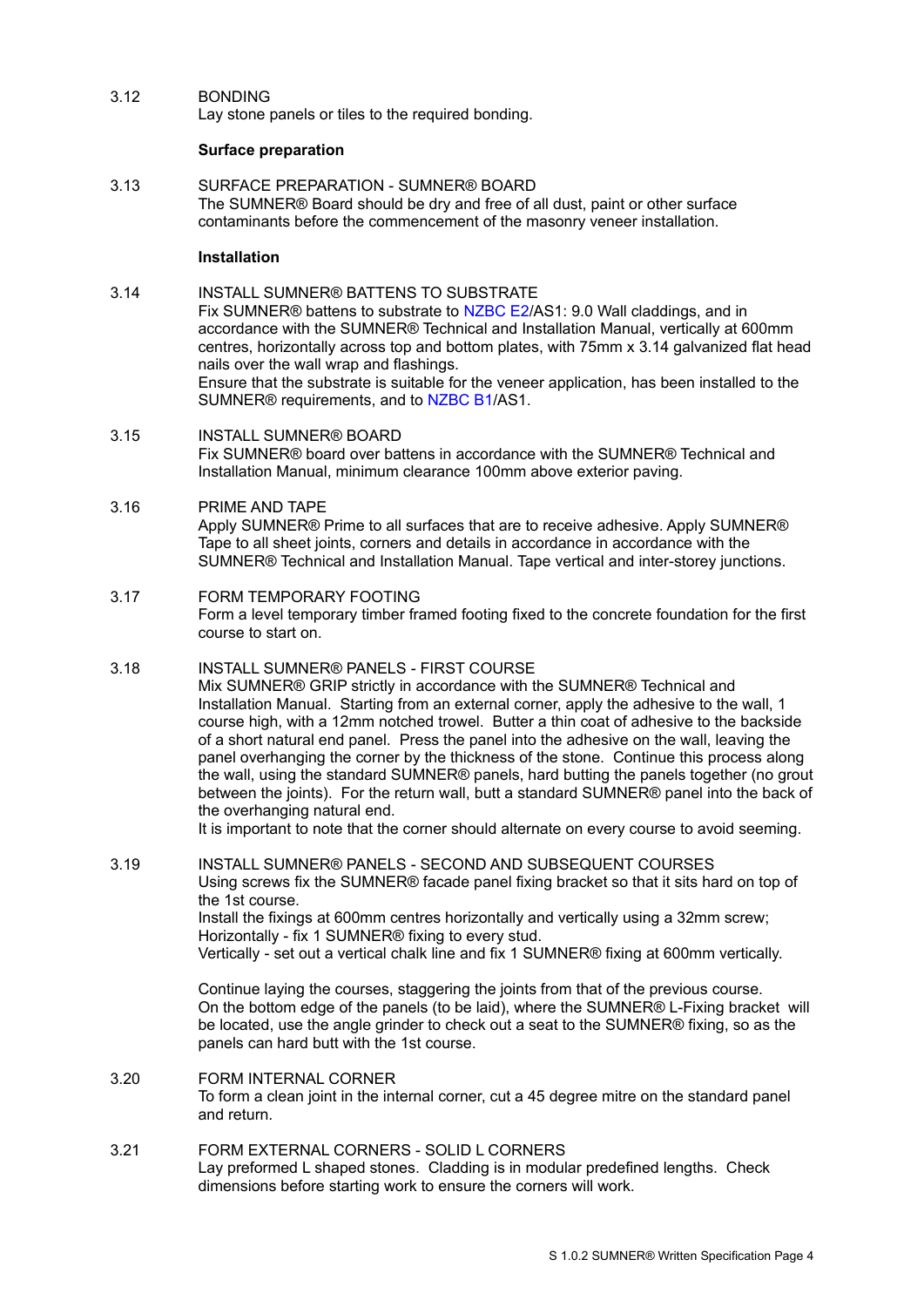## 3.22 FORM EXTERNAL CORNERS - OVERLAP NATURAL ENDS

Use pre-selected panels with minimal face variation and butt them hard into the short natural ends, which extend past the end of the corner. Alternate courses. Use a string line or similar to ensure that the exposed edge of the corner is flush and plumb and that none of the panels sit back too far.

### **Flush mounted windows and doors**

- 3.23 FORM FLUSH MOUNTED WINDOW AND DOOR JAMBS Create staggered jointing to window and door jambs by alternating natural short and long end panels on each course. Lay as a standard panel, butting the natural end of the panel up to the edge of the joinery.
- 3.24 FORM FLUSH MOUNTED WINDOW AND DOOR HEADS Screw a SUMNER® facade panel fixing bracket above the window and door head flashing allowing 5mm for drainage (from the cavity), to sit in the centre of where a standard panel will be located.
- 3.25 FORM FLUSH MOUNTED WINDOW SILLS Cut a 15° mitre to the top of a standard panel; adhere to the backing, leaving a 55mm space below the bottom of the joinery. Cut a 15° mitre to the back edge of the capping stone, adhere stone to backing. The top edge of the stone should sit 2mm - 3mm below the edge of the joinery. Do not obstruct joinery weep holes.

#### **Deep reveal windows and doors**

#### 3.26 FORM DEEP REVEAL WINDOW AND DOOR JAMBS

Set the windows with the edge of the joinery having a 40mm clearance from the internal corner of the masonry reveal. Treat the corner of the reveal the same as an external corner. Butt the edge of the panel into the internal corner of the reveal.

## 3.27 FORM DEEP REVEAL WINDOW AND DOOR HEADERS Screw a SUMNER® facade panel fixing bracket to the edge of the masonry reveal in the centre of where a standard panel will be located. Adhere standard panels.

### 3.28 FORM DEEP REVEAL WINDOW SILLS

Form a plastered bevel to allow the sill to be laid at 15°. Allow to dry for 24 hours. Cut a 15° mitre to the top edge of the standard panel and finish at the edge of the sill reveal. Cut a 15° mitre to the back edge of the SUMNER® capping stone, coat cut face and plastered sill with adhesive and adhere the capping to the sill as per panels.

Set the height of the joinery including the 50mm thick capping stone, not to obstruct the joinery weep holes. Height will depend on the depth of the reveal, giving allowance for the 15° bevel.

#### **Stone columns**

### 3.29 FORM EXTERNAL SOLID-L CORNERS Lay preformed L shaped stones. Cladding is in modular predefined lengths. Check column dimensions before starting work to ensure the corners will work.

### 3.30 FORM EXTERNAL CORNERS - OVERLAP NATURAL ENDS

Use pre-selected panels with minimal face variation and butt them hard into the short natural ends, which extend past the end of the column. Alternate courses. Use a string line or similar to ensure that the exposed edge of the corner is flush and plumb and that none of the panels sit back too far.

### **Completion**

### 3.31 PROGRESSIVE CLEANING Clean off all contaminants from the face work immediately after they occur.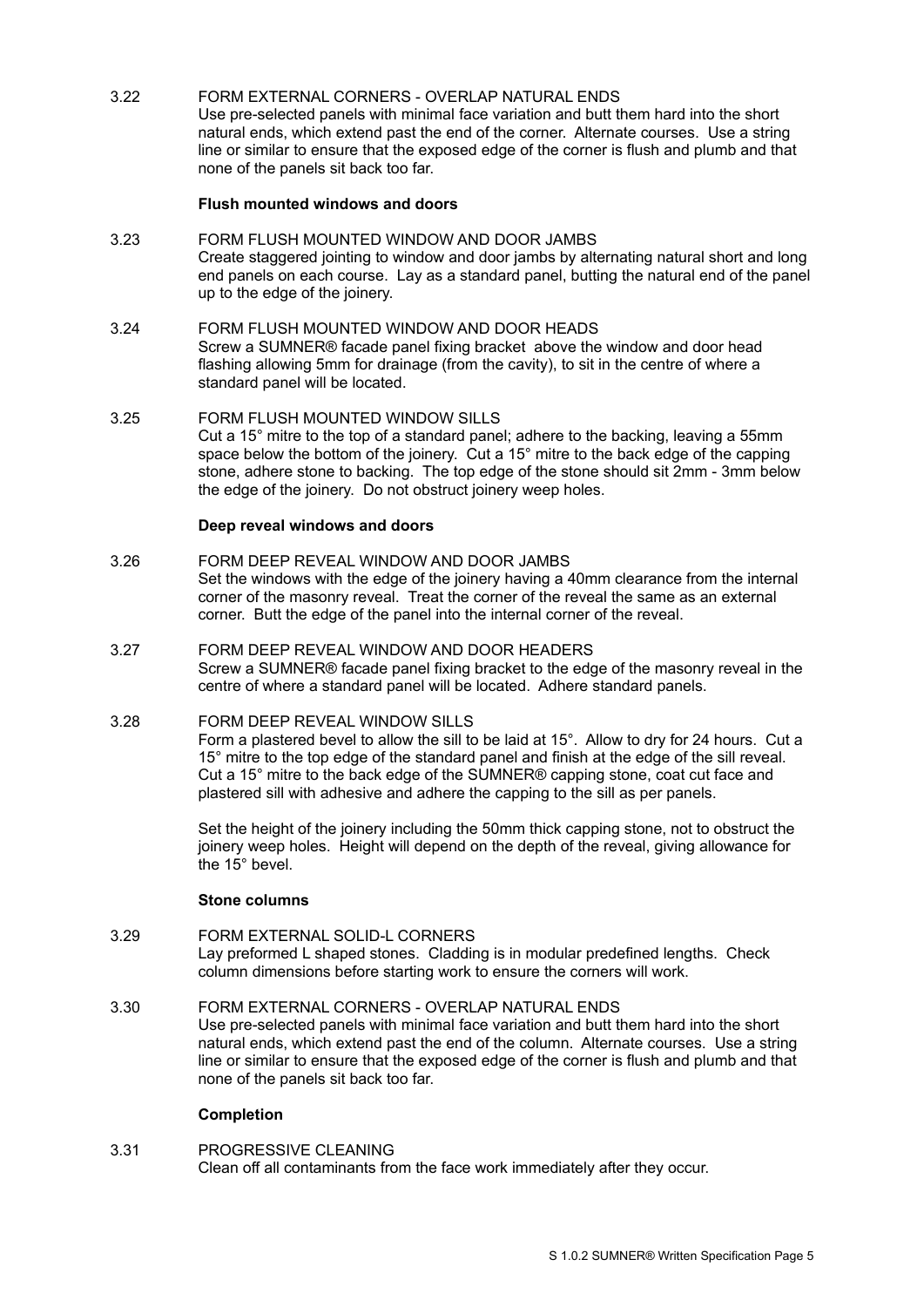| 3.32 | I FAVF |
|------|--------|
|      |        |

Leave work to the standard required by following procedures.

## 3.33 REMOVE

Carefully remove all masking tape from joinery and the temporary timber footing from the foundation. Place in main rubbish disposal area on site.

## **4. SELECTIONS**

| 4.1  | <b>SUMNER® CAVITY BATTENS</b><br>Brand:<br>Size:                                                                                | <b>SUMNER®</b><br>VERMINI 550 horizontal: 550 x 18mm<br>VERMINI 1200 vertical: 1200 x18mm                                                                                            |  |
|------|---------------------------------------------------------------------------------------------------------------------------------|--------------------------------------------------------------------------------------------------------------------------------------------------------------------------------------|--|
| 4.2  | <b>SUMNER® BOARD</b><br>Brand:<br>Type:<br>Size:<br>Fixing Method:                                                              | <b>SUMNER®</b><br>Fibre cement sheet<br>2400mm x 1200mm x 9mm<br>Normal or Heavy weight screw fixing centers.                                                                        |  |
| 4.3  | <b>SUMNER® PRIME</b><br><b>SUMNER® Prime</b><br>Brand:                                                                          |                                                                                                                                                                                      |  |
| 4.4  | <b>SUMNER® BOARD TAPE</b><br>Brand:<br><b>SUMNER® Flexible Flashing Tape</b>                                                    |                                                                                                                                                                                      |  |
| 4.5  | <b>SUMNER® L-FIXING BRACKETS</b><br>Brand:<br><b>SUMNER®</b><br>Material:<br>Stainless steel mechanical fixings and 32mm screws |                                                                                                                                                                                      |  |
| 4.6  | <b>SUMNER® GRIP ADHESIVE</b><br>Brand:<br>SUMNER® Grip (Part A powder, Part B liquid)                                           |                                                                                                                                                                                      |  |
| 4.7  | Brand:<br>Stone type:<br>Panel size:<br>Corners:<br>Bonding pattern: Stretcher bond                                             | SUMNER® LEDGE SERIES SCHIST PANELS<br><b>SUMNER®</b><br>SUMNER®~<br>152mm height x 610mm length x 30mm thick (75kg/m <sup>2</sup> )                                                  |  |
| 4.8  | Brand:<br>Stone type:<br>Panel size:<br>Corners:<br>Bonding pattern:                                                            | SUMNER® TRADITIONAL SERIES SCHIST PANELS<br><b>SUMNER®</b><br>SUMNER®~<br>200mm height x 565mm length x 30mm thick (75kg/m <sup>2</sup> )<br>$\tilde{\phantom{a}}$<br>Stretcher bond |  |
| 4.9  | Brand:<br>Stone type:<br>Stone thickness:<br>Corners:<br>Bonding pattern:                                                       | SUMNER® BLUESTONE SERIES LOOSE STONE<br><b>SUMNER®</b><br>30mm - 50mm thick $(91.9kg/m2)$<br>natural ends<br>Stretcher bond                                                          |  |
| 4.10 | Brand:<br>Stone type:<br>Stone thickness:<br>Corners:<br>Bonding pattern:                                                       | SUMNER® OTAGO SERIES LOOSE STONE<br><b>SUMNER®</b><br>35mm thick (89.9kg/m <sup>2</sup> )<br>Stretcher bond                                                                          |  |
| 4.11 | Brand:                                                                                                                          | SUMNER® SANDSTONE SERIES LOOSE STONE<br><b>SUMNER®</b>                                                                                                                               |  |